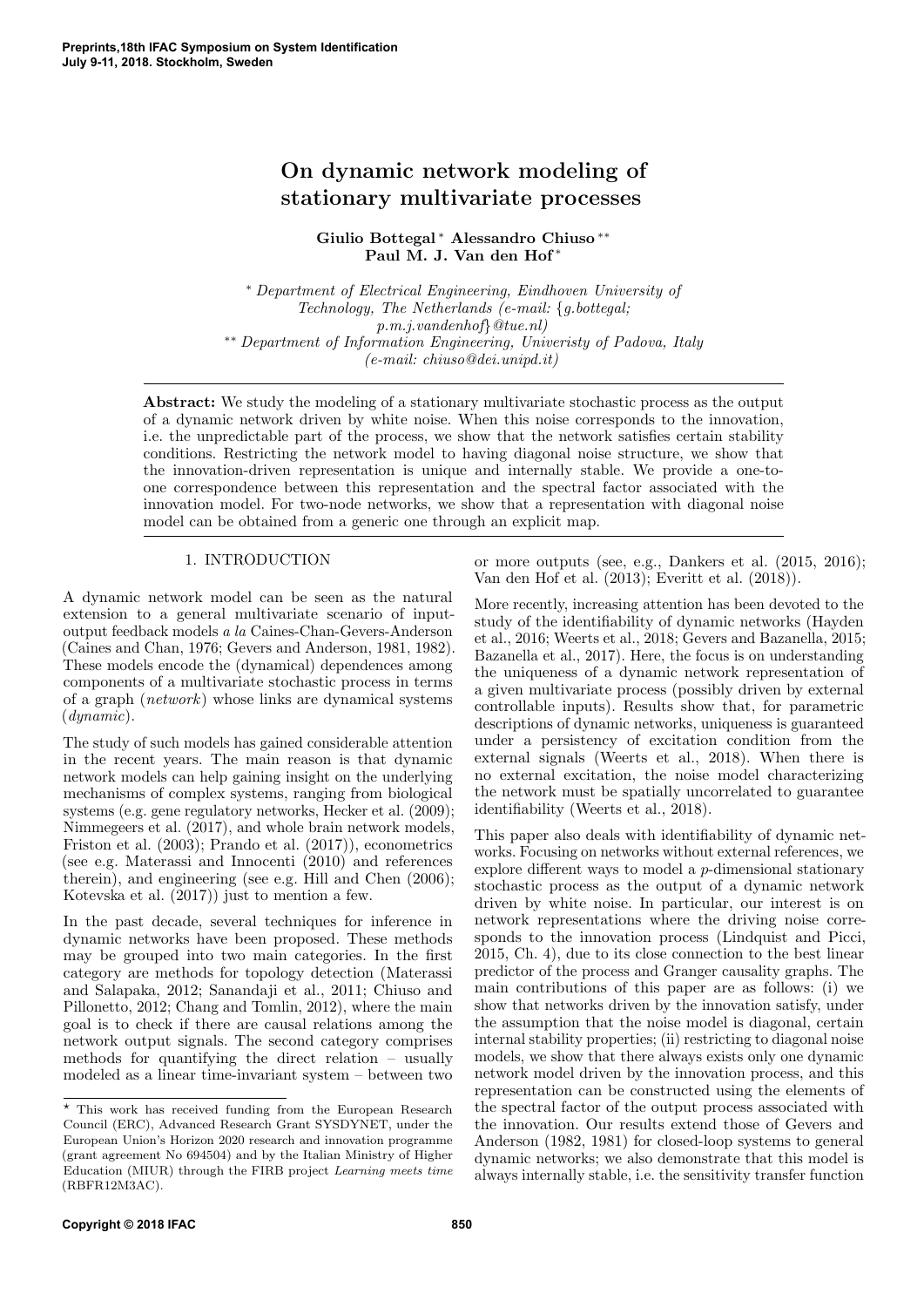associated with the network is always stable; (iii) finally, for a two-node network we also give a closed form expression of the unique internally stable model with diagonal noise process from a generic one.

## 2. DYNAMIC NETWORK REPRESENTATION OF STATIONARY PROCESSES

We consider a zero-mean *p*-dimensional stationary stochastic process  $w(t)$ . In particular, we focus on its power spectrum, denoted by  $\Phi(z) \in \mathbb{C}^{p \times p}$ . We assume that  $\Phi(e^{j\omega}) > 0$  for every  $\omega \in [0, 2\pi)$ .

We want to represent the dynamics of  $w(t)$  as the output of a structured multivariate system fed by a white noise process of the same dimension as  $w(t)$ . In particular, we are interested in the representations stated in the following definitions.

Definition 1. (Innovation Model) (Lindquist and Picci, 2015, Ch. 4) The Innovation Model (IM) of  $w(t)$  is a representation of the type

$$
w(t) = \Gamma(z)\varepsilon(t),\tag{1}
$$

where  $\varepsilon(t)$  is white noise with positive definite covariance matrix  $\Lambda$ , and  $\Gamma(z) \in \mathbb{C}^{p \times p}$  is such that:

•  $\Phi(z) = \Gamma(z) \Lambda \Gamma^*(z);$ 

- $\Gamma(z)$  and  $\Gamma^{-1}(z)$  are stable;
- $\Gamma(\infty) = I_n$ .

Under the conditions stated in the definition of IM,  $\varepsilon(t)$  is called the innovation of  $w(t)$  and is such that

$$
w(t) = \hat{w}(t|t-1) + \varepsilon(t),
$$

where  $\hat{w}(t|t-1)$  is the minimum variance predictor of  $w(t)$ given its past values up to  $t - 1$ . This predictor can be obtained as

$$
\hat{w}(t|t-1) = (I - \Gamma^{-1}(z))w(t).
$$
 (2)

While this is a standard representation of a stochastic process, it does not give particular insight on the relations among the components of the process. Therefore, we will focus on structured representation for  $w(t)$ . A first network representation is given in the following definition.

Definition 2. (Dynamic Network Model). A Dynamic Network Model (DNM) is a representation of the type

$$
w(t) = \tilde{G}(z)w(t) + \tilde{H}(z)\tilde{e}(t) ,
$$
\n(3)

where  $\tilde{G}(z) \in \mathbb{C}^{p \times p}$  is a rational transfer matrix such that

- $\tilde{G}_{ii}(z) = 0$ , for any  $i = 1, \ldots, p$ ,
- $\tilde{G}_{ij}(z)$ ,  $i, j = 1, \ldots, p, i \neq j$  is a strictly causal transfer function,

 $\tilde{H}(z) \in \mathbb{C}^{p \times p}$  is a rational transfer matrix such that  $H(\infty) = I_n$ , and  $\tilde{e}(t)$  is white noise with positive definite covariance matrix Σ.

We now consider innovation-driven models.

Definition 3. (Innovation-driven DNM).

An Innovation–driven Dynamic Network Model (IDNM) is a DNM with  $\tilde{e}(t) = \varepsilon(t)$ .

A special case of interest, as we shall see below, is when the matrix  $H(z)$  is diagonal; we define formally this class of Dynamic Network Models as follows:

Definition 4. (Diagonal Dynamic Network Model). A Diagonal Dynamic Network Model (DDNM) is a representation of the type

$$
w(t) = G(z)w(t) + H(z)e(t), \qquad (4)
$$

where  $G(z) \in \mathbb{C}^{p \times p}$  is a rational transfer matrix such that

- $G_{ii}(z) = 0$ , for any  $i = 1, ..., p$ ,
- $G_{ij}(z)$  i,  $j = 1, \ldots, p, i \neq j$  is a strictly causal (i.e.,  $G_{ij}(\infty) = 0$ ) transfer function,

 $H(z) \in \mathbb{C}^{p \times p}$  is a rational transfer matrix such that

•  $H_{ii}(z)$  is monic (i.e.,  $H_{ii}(\infty) = 1$  for any  $i = 1, \ldots, p$ , •  $H_{ij}(z) = 0$   $i, j = 1, \ldots, p, i \neq j$ ,

and  $e(t)$  is white noise with full-rank covariance matrix.

Despite the restriction to diagonal noise models, there are infinite representations of the DDNM type. For instance, given the DDNM (4), by multiplying each  $H_{ii}(z)$  by an all-pass filter  $Q_{ii}(z)$  one can obtain another DDNM representation where the driving noise is  $Q_{ii}^{-1}(z)e(t)$ , which keeps the whiteness property. We therefore concentrate on a particular DDNM representation, given by the following definition.

Definition 5. (Innovation-driven DDNM). An Innovationdriven Diagonal Dynamic Network Model (IDDNM) is a representation of the type (4) with  $e(t) = \varepsilon(t)$ .

For completeness, we also introduce the following fundamental property of dynamic networks.

Definition 6. (Internally stable dynamic network). A dynamic network such that  $(I - G(z))^{-1}$  is stable is referred to as internally stable.

## 3. PROPERTIES OF THE DYNAMIC NETWORK MODELS

In this section, we establish connections between the network representations introduced in the previous section, showing their stability properties.

*Proposition 1.* Every DNM such that  $(I - \tilde{G}(z))^{-1} \tilde{H}(z)$ is stable, defines a stationary process  $w(t)$  with spectral density

$$
\Phi(z) = (I - \tilde{G}(z))^{-1} \tilde{H}(z) \Sigma \tilde{H}^{\top} (1/z) (I - \tilde{G}(1/z))^{-\top}.
$$

Proof: The proof is obvious from the fact that given a DNM  $w(t) = \tilde{G}(z)w(t) + \tilde{H}(z)\tilde{e}(t)$ , the output  $w(t)$  can be written as

$$
w(t) = (I - \tilde{G}(z))^{-1} \tilde{H}(z)\tilde{e}(t)
$$

i.e. the output of the stable linear model with transfer function  $(I - \tilde{G}(z))^{-1} \tilde{H}(z)$ , fed with white noise  $e(t)$ .  $\Box$ 

## 3.1 Properties of Innovation driven DNM

Given a stationary process  $w(t)$ , we first discuss the properties that an innovation-driven DNM satisfies.

Proposition 2. Any DNM, which satisfies the conditions:

(i)  $\tilde{H}^{-1}(z)$ ,  $\tilde{H}^{-1}(z)\tilde{G}(z)$  and  $(I-\tilde{G}(z))^{-1}\tilde{H}(z)$  are stable

is an innovation model, i.e.  $\tilde{e}(t) = \varepsilon(t)$ .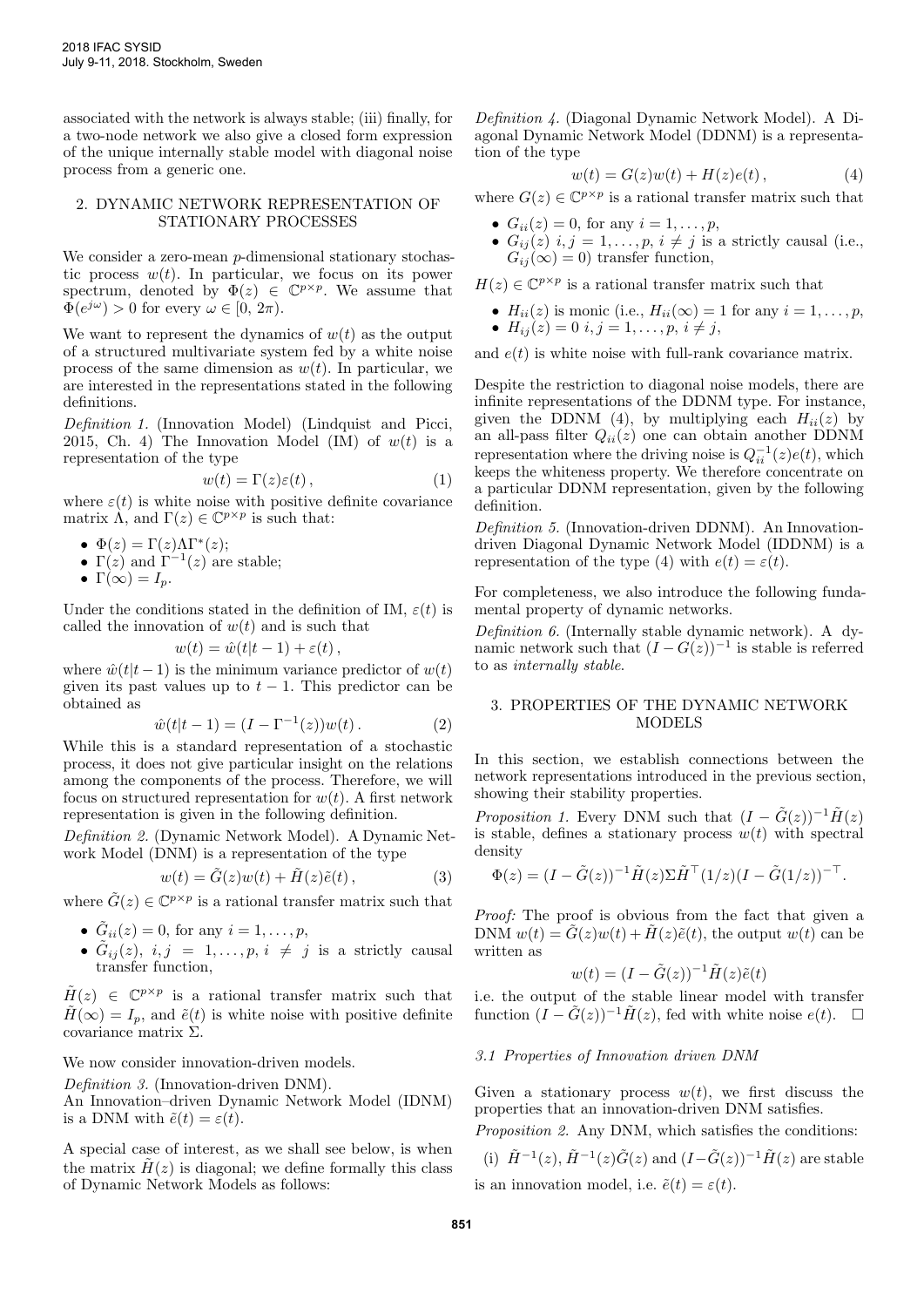*Proof:* We have that  $w(t) = (I - G(z))^{-1}H(z)\tilde{e}(t) =$  $\Psi(z)\tilde{e}(t)$ . From (i) it follows that  $\Psi(z) = (I - G(z))^{-1}H(z)$ as well as  $\Psi^{-1}(z) = H^{-1}(z)(I - G(z)) = H^{-1}(z) H^{-1}(z)G(z)$  are both stable. In addition  $\Psi(\infty) = I$  holds true. Therefore the model  $w(t) = \Psi(z)\tilde{e}(t)$  is the innovation model, i.e.  $\Psi(z) = \Gamma(z)$  and  $\tilde{e}(t) = \varepsilon(t)$ .

Proposition 2 states sufficient conditions for a DNM to be an IDNM. However, these conditions are not necessary as the following example shows:

Example 1. Consider a 2-node DNM where

$$
\tilde{G}_{12}(z) = \frac{-2}{z - 0.6}, \, \tilde{G}_{21}(z) = \frac{1}{z + 2},
$$

and

$$
\tilde{H}(z) = \begin{bmatrix}\n\frac{z^3 + 0.1z^2 - 4.5z - 0.352}{z^3 - 0.6z^2 - 0.01z + 0.006} & \frac{-3z^2 - 4.9z - 0.32}{z^3 + 2z^2 - 0.01z - 0.02} \\
\frac{2.1z - 0.98}{z^2 - 0.4z - 0.12} & \frac{z^3 + 0.9z^2 - 2z + 0.58}{z^3 + 1.6z^2 - 0.92z - 0.24}\n\end{bmatrix}.
$$

We note that this network is internally stable, since  $(I \tilde{G}(z)$ <sup>-1</sup> is stable, while  $\tilde{H}^{-1}(z)$  is unstable, having a pole at  $z = -2$ . If we compute the spectral factor of  $w(t)$  we get

$$
\Psi(z) = \begin{bmatrix} \frac{z+0.8}{z+0.1} & \frac{-2}{z-0.1} \\ \frac{0.1}{z-0.6} & \frac{z-0.5}{z+0.2} \end{bmatrix},
$$
(5)

which is stable and with stable inverse. Since also  $\Psi(\infty) =$ I holds, we conclude that the model is an IDNM, showing that not all the conditions of Proposition 2 are necessary.

In case  $H(z)$  is diagonal, instead, necessary and sufficient conditions for a DDNM to be in innovation form can be given:

Proposition 3. Given a DDNM, the following two conditions are equivalent:

(i)  $H^{-1}(z)$ ,  $H^{-1}(z)G(z)$  and  $(I-G(z))^{-1}H(z)$  are stable; (ii)  $e(t) = \varepsilon(t)$ , i.e. the model is an IDDNM.

*Proof:* (i)  $\Rightarrow$  (ii) follows from the previous Proposition since a DDNM is a special case of a DNM.

Let us now prove that  $(ii) \Rightarrow (i)$ : if the model  $w(t) =$  $\Gamma(z)\varepsilon(t)$  with  $\Gamma(z) = (I - G(z))^{-1}H(z)$  is the innovation model, then  $(I - G(z))^{-1}H(z)$  is stable. In addition  $\Gamma^{-1}(z) = H^{-1}(z)(I - G(z)) = H^{-1}(z) - H^{-1}(z)G(z)$  is stable. Since  $G(z)$  has zero diagonal entries and  $H(z)$ is diagonal,  $[\Gamma(z)]_{ii} = [H^{-1}(z)]_{ii}$  which implies that  $H^{-1}(z)$  (which is diagonal by assumption) is stable. Therefore  $(I - G(z))^{-1} = \Gamma(z)H^{-1}(z)$  is stable (since both  $\Gamma(z)$  and  $H^{-1}(z)$  are so; the same conclusion holds for  $H^{-1}(z)G(z) = H^{-1}(z) - \Gamma^{-1}(z)$ , which concludes the proof.  $\Box$ 

The following result is a direct consequence of the previous one.

Corollary 1. An IDDNM is internally stable.

*Proof:* Since in an IDDNM  $H^{-1}(z)$  is stable and diagonal,  $(I - G(z))^{-1}$  must be stable, for otherwise  $\Gamma(z) = (I G(z)$ )<sup>-1</sup>H(z) would be unstable, due to the fact that eventual unstable poles of  $(I - G(z))^{-1}$  could not be canceled by poles of  $H^{-1}(z)$ .  $(z).$ 

It is useful to observe that, while for a generic DNM (i.e. without the assumption that  $H(z)$  is diagonal) the conditions (i) in Proposition 2 are only sufficient for a DNM to be an innovation model (see Proposition 2 and Example 1), in the diagonal case the same conditions are also necessary. This fact has been exploited in Corollary 1 to show that a diagonal innovation network model is always internally stable. This is not true in general as the following example shows:

Example 2. Consider a 2-node DNM where

$$
\tilde{G}_{12}(z) = \frac{-2}{z - 0.6}, \, \tilde{G}_{21}(z) = \frac{1}{z + 0.2},
$$

and

$$
\tilde{H}(z) = \begin{bmatrix} \frac{z^2 - 0.6z + 1}{z^2 - 1.1z + 0.3} & \frac{-0.5z + 0.1}{z^2 - 0.3z - 0.1} \\ \frac{2.5z - 0.3}{z^2 - 1.1z + 0.3} & \frac{z^2 + 0.2z - 0.5}{z^2 - 0.3z - 0.1} \end{bmatrix}.
$$

We note that both  $G(z)$  and  $H(z)$  are stable, but the network is not internally stable, since

$$
(I - \tilde{G}(z))^{-1} = \begin{bmatrix} \frac{z^2 - 0.4z - 0.12}{z^2 - 0.4z + 1.88} & \frac{z - 0.6}{z^2 - 0.4z + 1.88} \\ \frac{-2z - 0.4}{z^2 - 0.4z + 1.88} & \frac{z^2 - 0.4z - 0.12}{z^2 - 0.4z + 1.88} \end{bmatrix}
$$

has unstable poles at  $z = 0.2 \pm j1.36$ . Nevertheless, the resulting spectral factor is

$$
\Gamma(z) = \begin{bmatrix} \frac{z}{z - 0.5} & \frac{0.5}{z - 0.5} \\ \frac{0.5}{z - 0.5} & \frac{z}{z - 0.5} \end{bmatrix},
$$

because the unstable poles cancel with unstable poles of  $\tilde{H}^{-1}(z)$  at the same location. Therefore, the network is an IDNM, since  $\Gamma(z)$  is stable and with stable inverse.

## 3.2 Canonical IDDNM

We now show that every stationary process  $w(t)$  admits a canonical IDDNM, which is unique under certain conditions given in the following proposition.

*Proposition 4.* Any stationary process  $w(t)$  can be modeled as the output of an IDDNM as introduced in Definition 6, in which  $H(z)$  and  $G(z)$  satisfy the conditions of Proposition 3. In addition, there is a canonical link between the pair  $(G(z), H(z))$  and  $\Gamma(z)$  in (1) given by equations:

$$
G_{ij}(z) = -(\left[\Gamma^{-1}(z)\right]_{ii})^{-1} \left[\Gamma^{-1}(z)\right]_{ij}
$$
 (6)

$$
H_{ii}(z) = \left(\left[\Gamma^{-1}(z)\right]_{ii}\right)^{-1} \tag{7}
$$

showing that such model is unique.

*Proof:* The stationary process  $w(t)$  can be represented using the canonical (stable, minimum phase and normalised at infinity) spectral factor  $\Gamma(z)$  as follows:

$$
w(t) = \Gamma(z)\varepsilon(t) = (\Gamma(z) - I)\varepsilon(t) + \varepsilon(t)
$$
  
= (\Gamma(z) - I)\Gamma^{-1}(z)w(t) + \varepsilon(t),

so that

$$
\hat{w}(t|t-1) := (\Gamma(z) - I)\Gamma^{-1}(z)w(t) = L(z)w(t)
$$

is the one step-ahead predictor of  $w(t)$  and the last equation defines  $L(z) = I - \Gamma^{-1}(z)$ . Let us also define  $L_D(z)$  as the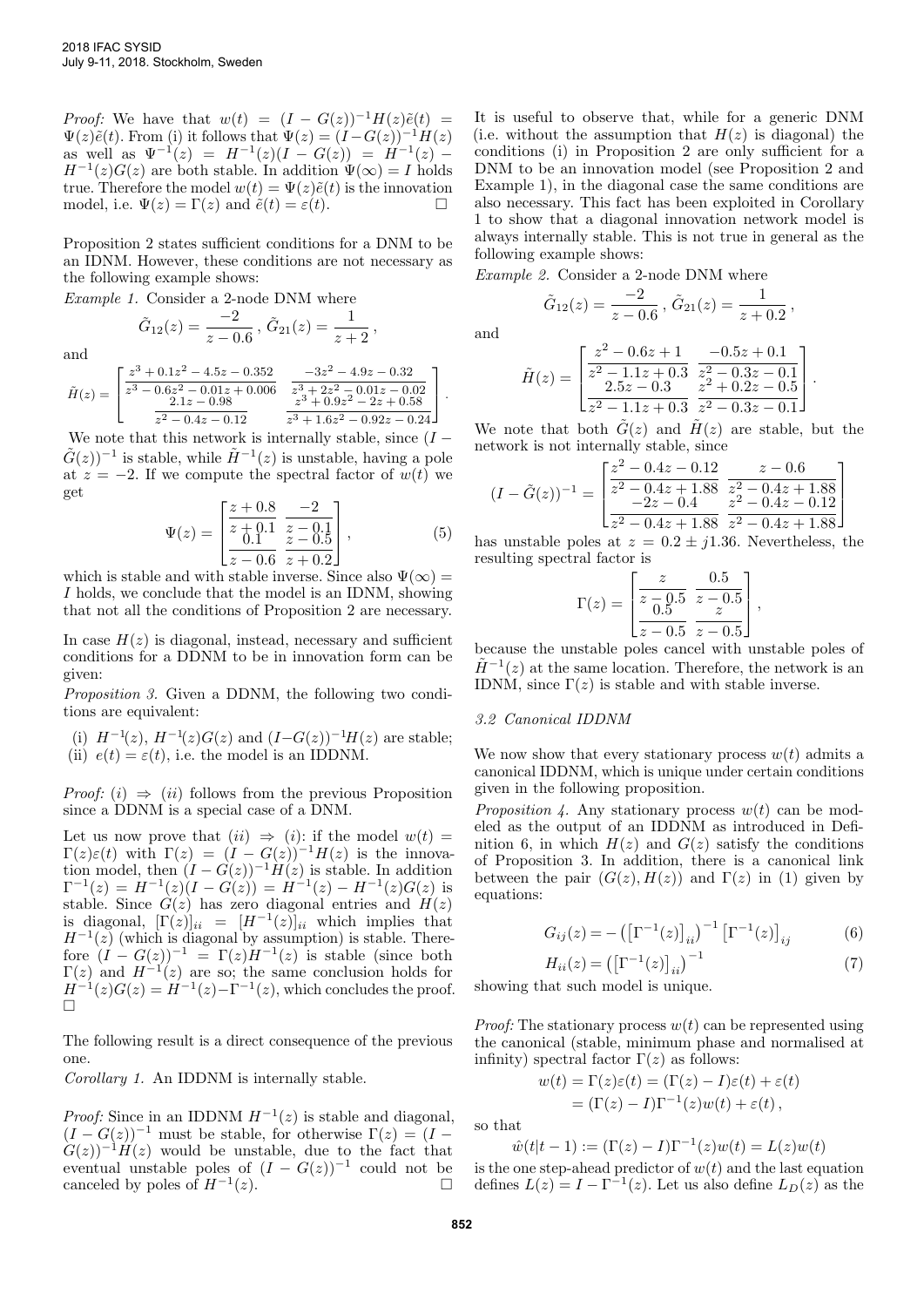square transfer matrix which coincide with  $L(z)$  on the diagonal and is zero out of the diagonal, thus leading to the decomposition

$$
L(z) = L_D(z) + \tilde{L}_D(z),
$$

where  $\tilde{L}_D(z) := L(z) - L_D(z)$  equals  $L(z)$  for the offdiagonal terms and is zero on the main diagonal. Since  $L(z) = I - \Gamma^{-1}(z)$  is stable, so are  $L_D(z)$  and  $\tilde{L}_D(z)$ . It thus follows that we can write the output process  $w(t)$  as follows:

$$
w(t) = (L(z) - L_D(z) + L_D(z))w(t) + \varepsilon(t),
$$

and thus

 $w(t) = (I - L_D(z))^{-1} \tilde{L}_D(z) w(t) + (I - L_D(z))^{-1} \varepsilon(t).$ Let us define  $G(z) = (I - L_D(z))^{-1} \tilde{L}_D(z)$   $H(z) = (I - L_D(z))^{-1}$ . (8)

Since  $H(z)$  as defined in (8) is diagonal, we have shown that  $w(t)$  can be represented as the output of an IDDNM  $w(t) = G(z)w(t) + H(z)\varepsilon(t).$ 

Recalling that  $L(z) = L_D(z) + \tilde{L}_D(z) = I - \Gamma^{-1}(z)$  we have that

 $H(z) = (I - L_D(z))^{-1} = [\text{diag}(\left[\Gamma^{-1}(z)\right]_{ii})]^{-1},$ so that

$$
H_{ii}(z) = (\left[\Gamma^{-1}(z)\right]_{ii})^{-1}, \tag{9}
$$

while

$$
G(z) = (I - L_D(z))^{-1} \tilde{L}_D(z)
$$
  
= 
$$
\left[ \text{diag} \left\{ \left[ \Gamma^{-1}(z) \right]_{ii} \right\} \right]^{-1} \tilde{L}_D(z).
$$

Since  $(I - L_D(z))$  is diagonal, the element in position i, j of  $G(z)$  is given by

$$
G_{ij}(z) = \left[ (I - L_D(z))^{-1} \right]_{ii} \left[ \tilde{L}_D(z) \right]_{ij}
$$

$$
= \left( \left[ \Gamma^{-1}(z) \right]_{ii} \right)^{-1} \left[ \tilde{L}_D(z) \right]_{ij}.
$$

Using now the fact that, for  $i \neq j$ 

$$
\left[\tilde{L}_D(z)\right]_{ij} = L_{ij}(z) = \left[I - \Gamma^{-1}(z)\right]_{ij} = -\left[\Gamma^{-1}(z)\right]_{ij},
$$

we conclude that

$$
G_{ij}(z) = -(\left[\Gamma^{-1}(z)\right]_{ii})^{-1} \left[\Gamma^{-1}(z)\right]_{ij} . \tag{10}
$$

Conversely, given an IDDNM

$$
w(t) = G(z)w(t) + H(z)\varepsilon(t)
$$

we can write

 $H^{-1}(z)w(t) = H^{-1}(z)G(z)w(t) + \varepsilon(t),$ 

so that

$$
w(t) = (I - H^{-1}(z) + H^{-1}(z)G(z))w(t) + \varepsilon(t).
$$

It thus follows that  $(I - H^{-1}(z) + H^{-1}(z)G(z))w(t)$  is the one step ahead predictor of  $w(t)$  and therefore

 $I - H^{-1}(z) + H^{-1}(z)G(z) = I - \Gamma^{-1}(z).$ 

Since  $G_{ii}(z) = 0$  (and thus  $[H^{-1(z)}G(z)]_{ii} = 0$ ) it follows that  $[H^{-1}(z)]_{ii} = [ \Gamma^{-1}(z)]_{ii}$  and

 $[H^{-1}(z)G(z)]_{ij} = -[\Gamma^{-1}(z)]_{ij},$ 

implying that

$$
G_{ij}(z) = -[H(z)]_{ii} [\Gamma^{-1}(z)]_{ij} = -([\Gamma^{-1}(z)]_{ii})^{-1} [\Gamma^{-1}(z)]_{ij}.
$$

This observation concludes the proof showing that the IDDNM is unique.

We note that this result may be seen as an extension of Corollary 1 of Gonçalves and Warnick (2008) to discretetime networks without reference signals.

As an illustration we specialize this decomposition to the two-nodes network case.

Example 3. Consider the case of a two-node network (i.e.  $i \in \{1, 2\}$ ; we have that

$$
\Gamma(z) = \begin{bmatrix} \Gamma_{11}(z) & \Gamma_{12}(z) \\ \Gamma_{21}(z) & \Gamma_{22}(z) \end{bmatrix},
$$

$$
\Gamma^{-1}(z) = \frac{1}{\Gamma_{11}(z)\Gamma_{22}(z) - \Gamma_{12}(z)\Gamma_{21}(z)} \begin{bmatrix} \Gamma_{22}(z) & -\Gamma_{12}(z) \\ -\Gamma_{21}(z) & \Gamma_{11}(z) \end{bmatrix}.
$$
Therefore, equation (9) can be rewritten as

$$
H_{11}(z) = ([\Gamma^{-1}(z)]_{11})^{-1}
$$
  
\n
$$
= \left(\frac{\Gamma_{22}(z)}{\Gamma_{11}(z)\Gamma_{22}(z) - \Gamma_{12}(z)\Gamma_{21}(z)}\right)^{-1},
$$
  
\n
$$
= \Gamma_{11}(z) - \Gamma_{12}(z)\Gamma_{22}^{-1}(z)\Gamma_{21}(z)
$$
  
\n
$$
H_{22}(z) = ([\Gamma^{-1}(z)]_{22})^{-1}
$$
  
\n
$$
= \left(\frac{\Gamma_{11}(z)}{\Gamma_{11}(z)\Gamma_{22}(z) - \Gamma_{12}(z)\Gamma_{21}(z)}\right)^{-1}
$$
  
\n
$$
= \Gamma_{22}(z) - \Gamma_{21}(z)\Gamma_{11}^{-1}(z)\Gamma_{12}(z).
$$
 (11)

Similarly, as far as the  $G_{ij}(z)$ 's are concerned, we have

$$
G_{12}(z) = -(\left[\Gamma^{-1}(z)\right]_{11})^{-1} \left[\Gamma^{-1}(z)\right]_{12}
$$
  
\n
$$
= -\left(\frac{\Gamma_{22}(z)}{\Gamma_{11}(z)\Gamma_{22}(z) - \Gamma_{12}(z)\Gamma_{21}(z)}\right)^{-1}
$$
  
\n
$$
\times \left(\frac{-\Gamma_{12}(z)}{\Gamma_{11}(z)\Gamma_{22}(z) - \Gamma_{12}(z)\Gamma_{21}(z)}\right)
$$
  
\n
$$
= \Gamma_{22}^{-1}(z)\Gamma_{12}(z),
$$
  
\n
$$
G_{21}(z) = -(\left[\Gamma^{-1}(z)\right]_{22})^{-1} \left[\Gamma^{-1}(z)\right]_{21}
$$
  
\n
$$
= -\left(\frac{\Gamma_{11}(z)}{\Gamma_{11}(z)\Gamma_{22}(z) - \Gamma_{12}(z)\Gamma_{21}(z)}\right)^{-1}
$$
  
\n
$$
\times \left(\frac{-\Gamma_{21}(z)}{\Gamma_{11}(z)\Gamma_{22}(z) - \Gamma_{12}(z)\Gamma_{21}(z)}\right)
$$
  
\n
$$
= \Gamma_{11}^{-1}(z)\Gamma_{21}(z).
$$
  
\n(12)

Equations  $(11)$  and  $(12)$  are the classical expressions found in the literature (see (Gevers and Anderson, 1981)) which link the minimum phase spectral factor, normalized at infinity, and the (unique) internally stable feedback representation (with the terminology of this proposition the "diagonal network innovation model").

# 4. TWO NODE NETWORKS

In this section, we focus on networks having two nodes, and establish an explicit map that transforms a DNM representation into DDNM representation, keeping the same driving noise (whether or not it is the innovation process). The result is particularly important since, according to the network identifiability results of Weerts et al. (2018), having a diagonal noise model leads to identifiability of the network. In other words, when the noise model is diagonal, the network structure (and dynamics) is uniquely determined from the spectrum of the noise-contribution on the node signals, and the transfer from reference signals to node signals. This result has an interpretation in a relation setting, where we consider whether any dynamic network with non-diagonal noise model, can be equivalently written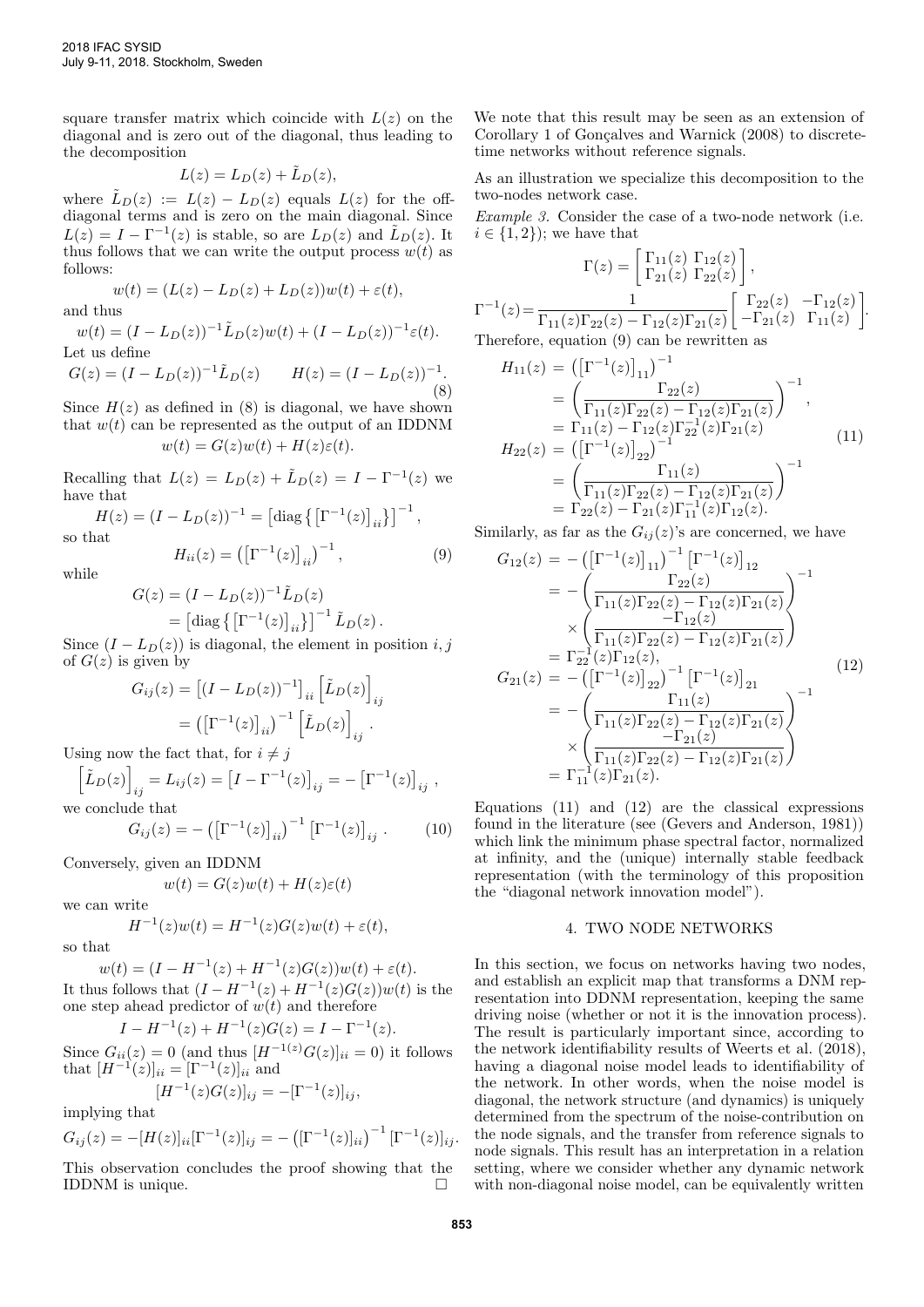in a network with diagonal noise model, which would result to be identifiable.



Fig. 1. Two-node case: DNM (left) and DDNM (right).

Proposition 5. Consider a two-node DNM. There exists an equivalent DDNM driven by the same noise process, i.e.  $e(t) = \tilde{e}(t)$ , such that (the argument z is omitted)

$$
\begin{aligned} G_{21} &= \frac{\tilde{H}_{21} + \tilde{H}_{11}\tilde{G}_{21}}{\tilde{H}_{11} + \tilde{H}_{21}\tilde{G}_{12}} & G_{12} &= \frac{\tilde{H}_{12} + \tilde{H}_{22}\tilde{G}_{12}}{\tilde{H}_{22} + \tilde{H}_{12}\tilde{G}_{21}}\\ H_{1} &= \frac{(\tilde{H}_{11} + \tilde{H}_{21}\tilde{G}_{12})}{(1 - \tilde{G}_{12}\tilde{G}_{21})} - \frac{(\tilde{H}_{21} + \tilde{H}_{11}\tilde{G}_{21})(\tilde{H}_{12} + \tilde{H}_{22}\tilde{G}_{12})}{(1 - \tilde{G}_{12}\tilde{G}_{21})(\tilde{H}_{22} + \tilde{H}_{12}\tilde{G}_{21})}\\ H_{2} &= \frac{(\tilde{H}_{22} + \tilde{H}_{12}\tilde{G}_{21})}{(1 - \tilde{G}_{12}\tilde{G}_{21})} - \frac{(\tilde{H}_{12} + \tilde{H}_{22}\tilde{G}_{12})(\tilde{H}_{21} + \tilde{H}_{11}\tilde{G}_{21})}{(1 - \tilde{G}_{12}\tilde{G}_{21})(\tilde{H}_{11} + \tilde{H}_{21}\tilde{G}_{12})} \end{aligned}
$$

Proof: The system equations of the DNM are written as:

$$
w_2 = (\tilde{H}_{21} + \tilde{H}_{11}\tilde{G}_{21})\tilde{S}\tilde{e}_1 + (\tilde{H}_{22} + \tilde{H}_{12}\tilde{G}_{21})\tilde{S}\tilde{e}_2 \quad (13)
$$

$$
w_1 = (\tilde{H}_{11} + \tilde{H}_{21}\tilde{G}_{12})\tilde{S}\tilde{e}_1 + (\tilde{H}_{12} + \tilde{H}_{22}\tilde{G}_{12})\tilde{S}\tilde{e}_2
$$
(14)

with  $\tilde{S} := (1 - \tilde{G}_{12} \tilde{G}_{21})^{-1}$ , while the DDNM follows

$$
w_2 = H_1 G_{21} S e_1 + H_2 S e_2 \tag{15}
$$

.

$$
w_1 = H_1 Se_1 + H_2 G_{12} Se_2 \tag{16}
$$

with  $S := (1 - G_{12}\tilde{G}_{21})^{-1}$ .

We now derive a DNM representation enforcing  $\tilde{e} = e$ . In order to guarantee that the  $w_i$ 's are the same in the two representations, the transfer  $G_{21}$  then needs to be given by the quotient of the transfers  $e_1 \rightarrow w_2$  and  $e_1 \rightarrow w_1$ . In other words, by using (13) and (14) we obtain

$$
G_{21} = \frac{\tilde{H}_{21} + \tilde{H}_{11}\tilde{G}_{21}}{\tilde{H}_{11} + \tilde{H}_{21}\tilde{G}_{12}}
$$

A similar type of reasoning will provide an expression for  $G_{12}$  by taking the quotient of the transfers  $e_2 \rightarrow w_1$  and  $e_2 \rightarrow w_2$ , leading to

$$
G_{12} = \frac{\tilde{H}_{12} + \tilde{H}_{22}\tilde{G}_{12}}{\tilde{H}_{22} + \tilde{H}_{12}\tilde{G}_{21}}.
$$

In order to find the expressions for  $H_1$  and  $H_2$  we first need to evaluate S. Note that

$$
S = \frac{1}{1 - G_{12}G_{21}} = \frac{1}{1 - \frac{\tilde{H}_{12} + \tilde{H}_{22}\tilde{G}_{12}}{\tilde{H}_{22} + \tilde{H}_{12}\tilde{G}_{21}}\frac{\tilde{H}_{21} + \tilde{H}_{11}\tilde{G}_{21}}{\tilde{H}_{11} + \tilde{H}_{21}\tilde{G}_{12}}}
$$
  
= 
$$
\frac{(\tilde{H}_{22} + \tilde{H}_{12}\tilde{G}_{21})(\tilde{H}_{11} + \tilde{H}_{21}\tilde{G}_{12})}{(\tilde{H}_{22} + \tilde{H}_{12}\tilde{G}_{21})(\tilde{H}_{11} + \tilde{H}_{21}\tilde{G}_{12}) - (\tilde{H}_{12} + \tilde{H}_{22}\tilde{G}_{12})(\tilde{H}_{21} + \tilde{H}_{11}\tilde{G}_{21})}.
$$

We can now determine  $H_1$  on the basis of  $H_1S = (\tilde{H}_{11} +$  $\tilde{H}_{21}\tilde{G}_{12}$ )S, leading to

$$
H_1 = \frac{(\tilde{H}_{11} + \tilde{H}_{21}\tilde{G}_{12})\tilde{S}}{S},
$$

which can be shown to be equal to the expression reported in the statement of the proposition. Using the properties of  $\tilde{H}$  that  $\tilde{H}_{11}$  and  $\tilde{H}_{22}$  are monic, and  $\tilde{H}_{12}$  and  $\tilde{H}_{21}$  are strictly proper, it follows that

$$
H_1^\infty:=\lim_{z\to\infty}H_1(z)=\frac{1-G_{21}^\infty G_{12}^\infty}{1-\tilde G_{21}^\infty \tilde G_{12}^\infty}=1
$$

so that  $H_1$  is monic too, implying that the requirements of Definition 4 are satisfied.

For  $H_2$  we utilize the equality  $H_2S = (\tilde{H}_{22} + \tilde{H}_{12}\tilde{G}_{21})\tilde{S}$ , leading to

$$
H_2 = \frac{(\tilde{H}_{22} + \tilde{H}_{12}\tilde{G}_{21})\tilde{S}}{S}
$$

and with the same reasoning as above it follows that  $H_2^{\infty} = 1.$  $\frac{1}{2}$  = 1.

Remark 1. We note that  $H_{21}(z) = 0$  implies that  $G_{21}(z) = 0$  $\tilde{G}_{21}(z)$ . This means that, if one applies the direct method to identify  $\tilde{G}_{21}(z)$  (assuming that the noise sources on  $w_1(t)$  and  $w_2(t)$  are uncorrelated), the resulting estimate would be consistent. This does not hold if  $\tilde{H}_{21}(z) \neq 0$ . This result is in line with the findings of Van den Hof et al. (2017), where a method called the joint direct method is introduced to deal with dynamic networks with correlated noise sources.

We also observe that, even if  $\tilde{G}_{21}(z) = 0$ , we have that  $G_{21}(z) \neq 0$ . The latter term appears in the DDNM to account for correlation among the original noise sources.

Example 4. Consider a DNM consisting of a two nodes, with

$$
\tilde{H}(z) = \begin{bmatrix} \tilde{H}_{11}(z) & \tilde{H}_{12}(z) \\ \tilde{H}_{21}(z) & \tilde{H}_{22}(z) \end{bmatrix} = \begin{bmatrix} \frac{z+0.8}{z+0.7} & \frac{0.1}{z-0.9} \\ \frac{-2}{z+0.3} & \frac{z-0.9}{z+0.8} \end{bmatrix}
$$

and

.

$$
\tilde{G}_{12}(z) = \frac{-0.58z + 0.186}{z^2 + 1.2z + 0.32}, \, \tilde{G}_{21}(z) = \frac{z + 0.4}{z^2 - 1.2z + 0.27}.
$$

Note that  $\tilde{H}(z)$  is stable, minimum phase, and monic, while  $\tilde{G}(z)$  and  $(I - \tilde{G}(z))^{-1}$  are both stable, thus fulfilling the assumptions of Proposition 2 and Proposition 5. Therefore, this is an IDNM Using Proposition 5, we transform the network into an IDDNM representation, obtaining

$$
H_1(z) = \frac{z^6 - 1.2z^5 - 0.32z^4 + 0.94z^3 - 0.28z^2 - 0.12z + 0.04}{z^6 - 1.3z^5 - 0.22z^4 + 0.1z^3 + 0.08z^2 - 0.002z + 0.02},
$$
  
\n
$$
H_2(z) = \frac{z^5 + 0.4z^4 - 0.59z^3 - 0.004z^2 + 0.25z + 0.06}{z^5 + 1.4z^4 + 0.97z^3 - 1.66z^2 - 1.16z + 0.17},
$$

which can be shown to be minimum phase (and monic) but not stable, since  $H_1(z)$  has the unstable poles at  $z = 1.0531 \pm j0.5436$ , while  $H_2(z)$  has the unstable poles at  $z = -0.8621 \pm j1.1790$ . We also get

$$
\begin{aligned} G_{12}(z) &= \frac{-0.48z^5 + 1.6z^4 - 1.54z^3 + 0.55z^2 - 0.12z + 0.02}{z^6 - 1.1z^5 - 0.57z^4 + 1.11z^3 + 0.21z^2 - 0.03z + 0.03} \,, \\ G_{21}(z) &= \frac{-z^5 + 1.3z^4 + 4.5z^3 + 2.7z^2 + 0.24z - 0.09}{z^6 + 1.1z^5 + 0.55z^4 - 1.94z^3 - 0.66z^2 + 0.51z - 0.05} \,, \end{aligned}
$$